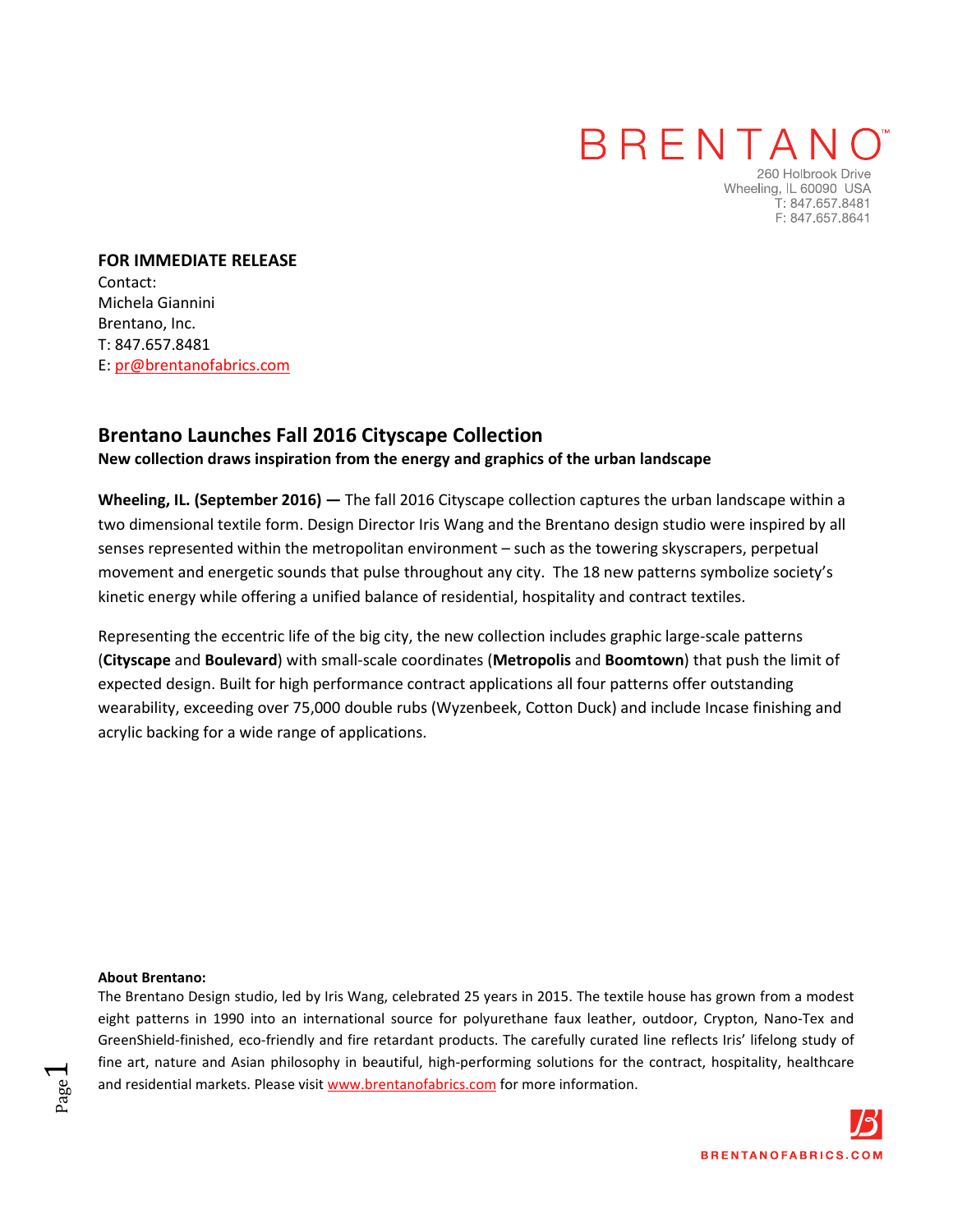## BRENTANO

260 Holbrook Drive<br>Wheeling, IL 60090 USA<br>T: 847.657.8481 F: 847.657.8641



*Metropolis- [Nightlife 4569-06,](http://www.brentanofabrics.com/fabrics/details.aspx?fabID=4569) [Cityscape-Marina Towers 4565-04,](http://www.brentanofabrics.com/fabrics/details.aspx?fabID=4565) [Boulevard-Gran Via 4568-03](http://www.brentanofabrics.com/fabrics/details.aspx?fabID=4568)* 

**[Cityscape](http://www.brentanofabrics.com/fabrics/details.aspx?fabID=4565)** captures the urban landscape within a two dimensional textile form. Its 15 plus inch vertical repeat and 7 bold colorways reflect the complexities found in any major metropolitan city.